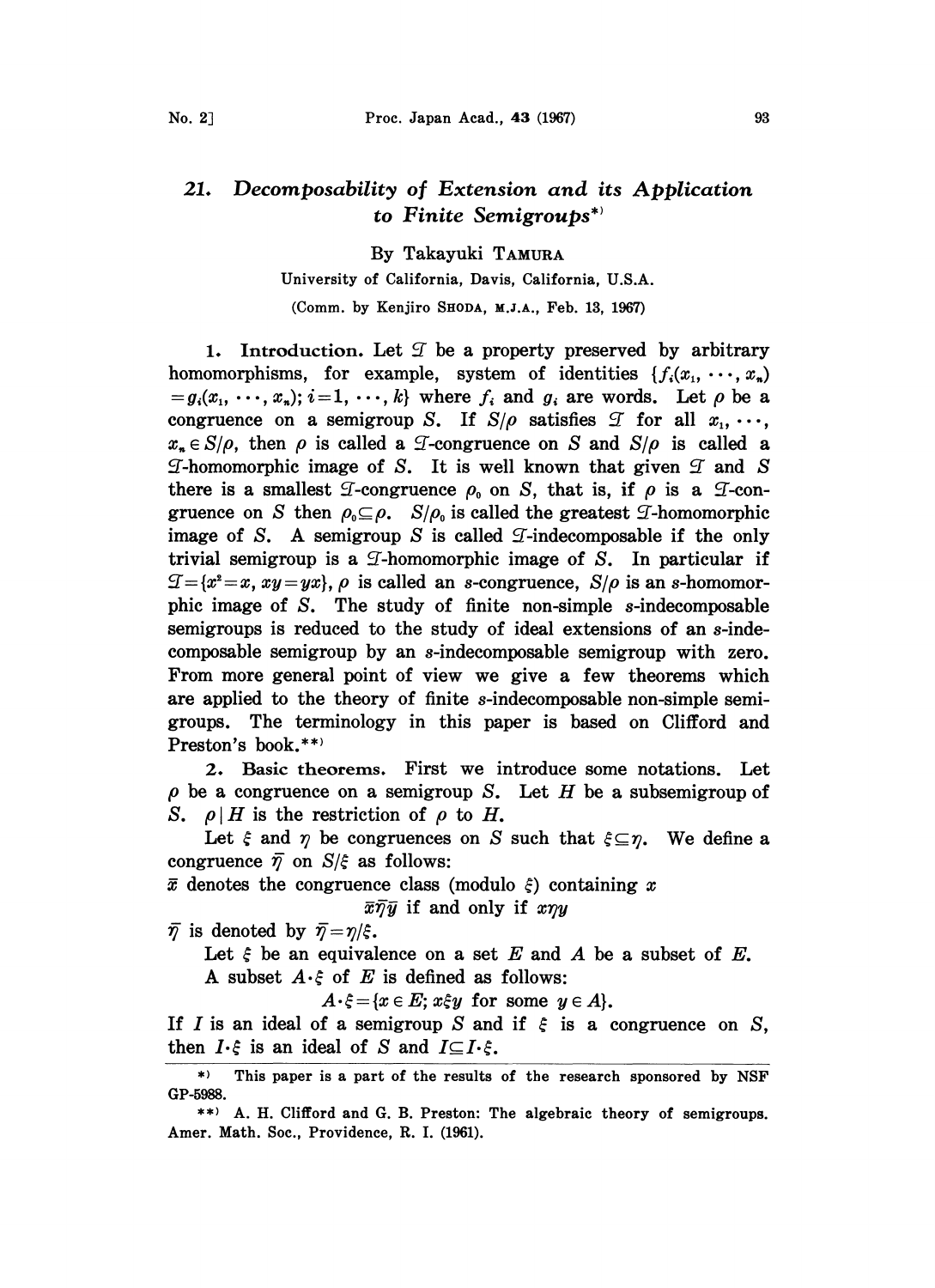Let H be a subsemigroup of S. Let  $\xi$  and  $\eta$  be congruences on H and S, respectively. If  $\eta | H = \xi$  and if  $H \cdot \eta = S$ , then  $\eta$  is called a stretched extension of  $\xi$  to S, and the homomorphism  $S\rightarrow S/\eta$  is called a stretched extension of the homomorphism  $H\rightarrow H/\xi$ to S.

Let  $\eta$  be a congruence on S. Then  $\eta |(H \cdot \eta)$  is the stretched extension of  $\eta$ |H to  $H \cdot \eta$  and hence

Lemma 1.  $H/(\eta | H) \cong (H \cdot \eta)/(\eta | (H \cdot \eta)).$ 

Let  $S/I$  denote the Rees factor semigroup of S modulo an ideal L

**Proposition 1.** Let I be an ideal of a semigroup and  $\rho$  be a congruence on S. Then  $S/\rho$  is an ideal extension of  $I/(\rho | I)$  by Z where  $Z$  is a homomorphic image of  $S/I$ .

**Proof.** We can prove  $S/I \rightarrow S/(I \cdot \rho) \rightarrow (S/\rho)/(I \cdot \rho)/(\rho | (I \cdot \rho)) \ge (S/\rho)$  $\{I\mid I\mid (I\mid(\rho\mid I))\}$  where " $X \rightarrow Y$ " denotes "X is homomorphic onto Y."  $I/(\rho | I)$  is an ideal of  $S/\rho$ .

Lemma 2. Let  $I$  be a  $\mathcal I$ -indecomposable semigroup,  $T$  be a  $\mathcal{I}\text{-}decomposable\ semigroup\ with\ zero\ and\ let\ \pi\ be\ the\ smallest$  $I$ -congruence on T. Let S be an ideal extension of I by T, and let  $\gamma$  denote the Rees-congruence on S modulo I, and  $\rho$  the smallest if-congruency on S. Then

$$
\gamma \subseteq \rho \quad and \quad \pi \subseteq \rho/\gamma.
$$

**Proof.** Since I is *T*-indecomposable,  $\gamma \subseteq \rho$  Now  $\rho/\gamma$  is a *T*congruence on  $S/\gamma$  and  $S/\gamma \cong T$ . Since  $\pi$  is the smallest  $\mathcal I$ -congruence on  $S/\gamma$ ,

 $\pi \subseteq \rho/\gamma$ .

Theorem 2. Let  $I$  be a  $\mathcal I$ -indecomposable semigroup and  $T$ be a  $\mathcal I$ -indecomposable semigroup with zero. Every ideal extension  $S$  of I by T is  $\mathcal{I}\text{-}indecomposable.$ 

**Proof.** In Lemma 2,  $\pi$  is the universal relation on T, that is,  $\pi = T \times T$  and hence

$$
\rho/\gamma = T \times T = (S \times S)/\gamma.
$$

It follows that  $\rho = S \times S$ , since generally if  $\gamma \subseteq \rho_1, \gamma \subseteq \rho_2$  and if  $\rho_1/\gamma$  $=\rho_{2}/\gamma$ , then  $\rho_{1}=\rho_{2}$ .

Theorem 3. Let I be a  $\mathcal I$ -decomposable semigroup and  $\sigma$  be the smallest  $\mathcal{I}$ -congruence on I. Let T be a  $\mathcal{I}$ -indecomposable semigroup. If  $S$  is an ideal extension of I by  $T$  and if  $S$  has a **I-congruence**  $\rho$  such that  $\rho \mid I = \sigma$ , then  $\rho$  is the smallest **I**-congruence on S.

**Proof.** Let  $\rho'$  be the smallest  $\mathcal{I}$ -congruence on S. Since  $\rho' \subseteq \rho$ .  $\rho' | I \subseteq \rho | I = \sigma$  and  $\rho' | I$  is a *I*-congruence on *I*, hence

$$
\rho'\,|\,I\!=\!\rho\,|\,I\!=\!\sigma.
$$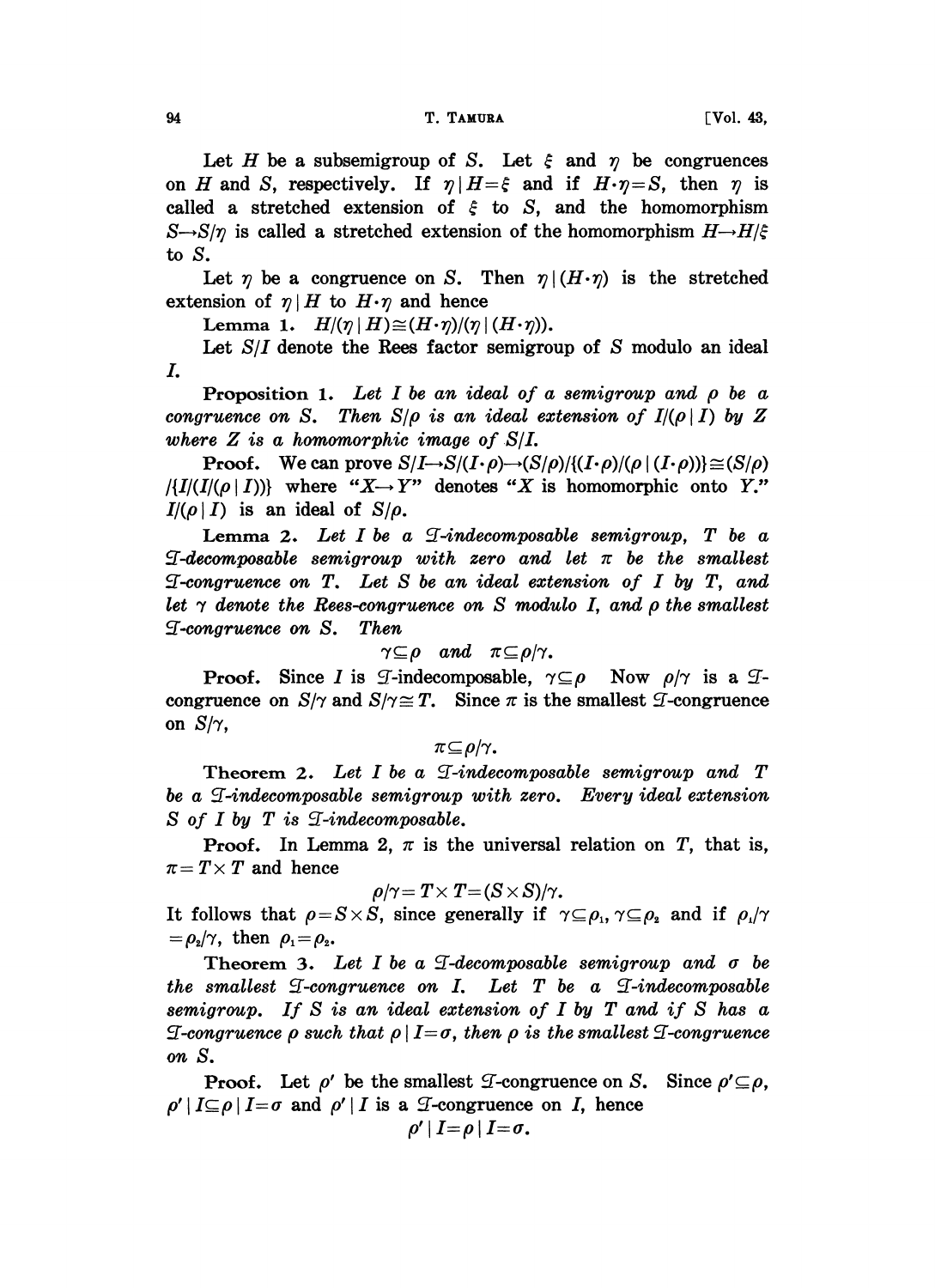No. 2] Decomposability of Extension and its Application to Finite Semigroups 95

Let  $\gamma$  be the Rees-congruence on S modulo I. Let  $\rho' \vee \gamma$  denote the congruence generated by  $\rho'$  and  $\gamma$ . Clearly  $(\rho' \vee \gamma)/\gamma$  is a T-congruence on  $S/\gamma$ , but  $S/\gamma$  is  $\mathcal{I}$ -indecomposable by the assumption. Henceforth  $(\rho' \vee \gamma)/\gamma = (S/\gamma) \times (S/\gamma) = (S \times S)/\gamma$ 

which implies  $\rho' \vee \gamma = S \times S$ . It can be seen that for each  $a \in S$  there is  $b \in I$  such that  $a \rho' b$ . Now we shall prove  $\rho \subseteq \rho'$ . Let  $x \rho y$ . By the above remark there are  $x', y' \in I$  such that  $x \rho' x', y \rho' y'$ . Since  $\rho' \subseteq \rho$ , we have  $x' \rho y'$ ; however,  $x' \rho' y'$  because  $\rho |I = \rho' |I$ . Therefore we obtain  $x\rho' y$ . Thus  $\rho = \rho'$ . This completes the proof.

Theorem 4. Let I be an ideal of a semigroup S. If  $\rho$  is a congruence on I such that  $I/\rho$  is a semigroup with a right identity, then there is a stretched extension of  $\rho$  to  $S$ .

**Proof.** Let  $\varphi$  be a right translation of I and suppose that  $\varphi$  is linked with some left translation  $\psi$  of I. Since  $I/\rho$  has a right identity, there is  $a \in S$  such that

xapx for all  $x \in S$ .

Now  $x\rho y$  implies  $x\varphi\rho y\varphi$  since  $x\varphi\rho(x\varphi)a=x(a\psi)\rho y(a\psi)=(y\varphi)a\rho y\varphi$ . Let  $\bar{x}$  denote the equivalence class (modulo  $\rho$ ) containing x. For  $\varphi$ we define a transformation  $\overline{\varphi}$  of  $I/\rho$  by

$$
\overline{x}\overline{\varphi}=\overline{x}\overline{\varphi}.
$$

Then we can prove that  $\bar{\varphi}$  is a right translation of  $I/\rho$  and  $\varphi \rightarrow \bar{\varphi}$  is a homomorphism of S onto the semigroup of all inner right translations of  $I/\rho$ , and if  $c, b \in I$  then  $\bar{\varphi}_c = \bar{\varphi}_b$  implies  $c \rho b$ .

of  $I/\rho$ , and if  $c, b \in I$  then  $\varphi_e = \varphi_b$  implies  $c\rho b$ .<br>Corollary. If f is a homomorphism of I onto a group G, then<br>there is a homomorphism g of S onto G such that g is a stretched<br>extension of f to S. If g is a homomo Corollary. If  $f$  is a homomorphism of I onto a group  $G$ , then there is a homomorphism  $g$  of  $S$  onto  $G$  such that  $g$  is a stretched extension of f to S. If g is a homomorphism of S onto a group

3. Application. Let S be a finite non-simple s-indecomposable semigroup, and let  $I$  be the minimal ideal of  $S$  if  $S$  has no zero; let  $I$  be a 0-minimal ideal of  $S$  if  $S$  has a zero. In the former case  $I$  is a finite simple simigroup; in the latter case,  $I$  is either a finite 0-simple semigroup with zero divisors or a null semigroup.  $T$  is, of course, an s-indecomposable semigroup with zero.

If S has no zero, a minimal ideal  $I$  of S is uniquely determined, but if  $S$  has a zero, a 0-minimal ideal of  $S$  is not necessarily unique. Instead of 0-minimal ideals we consider the set union  $M$  of all 0-minimal ideals. M is also an ideal of S. Let  $I_1, I_2, \cdots, I_k$  be all 0-minimal ideals of S. Each one is either a null semigroup or a 0-simple subsemigroup and

$$
I_iI_j = \{0\}, \qquad i \neq j.
$$

We say that M is the 0-amalgam of  $I_1, \dots, I_k$ . (Table II)

By using the results of  $\S 2$  we can classify all finite s-inde-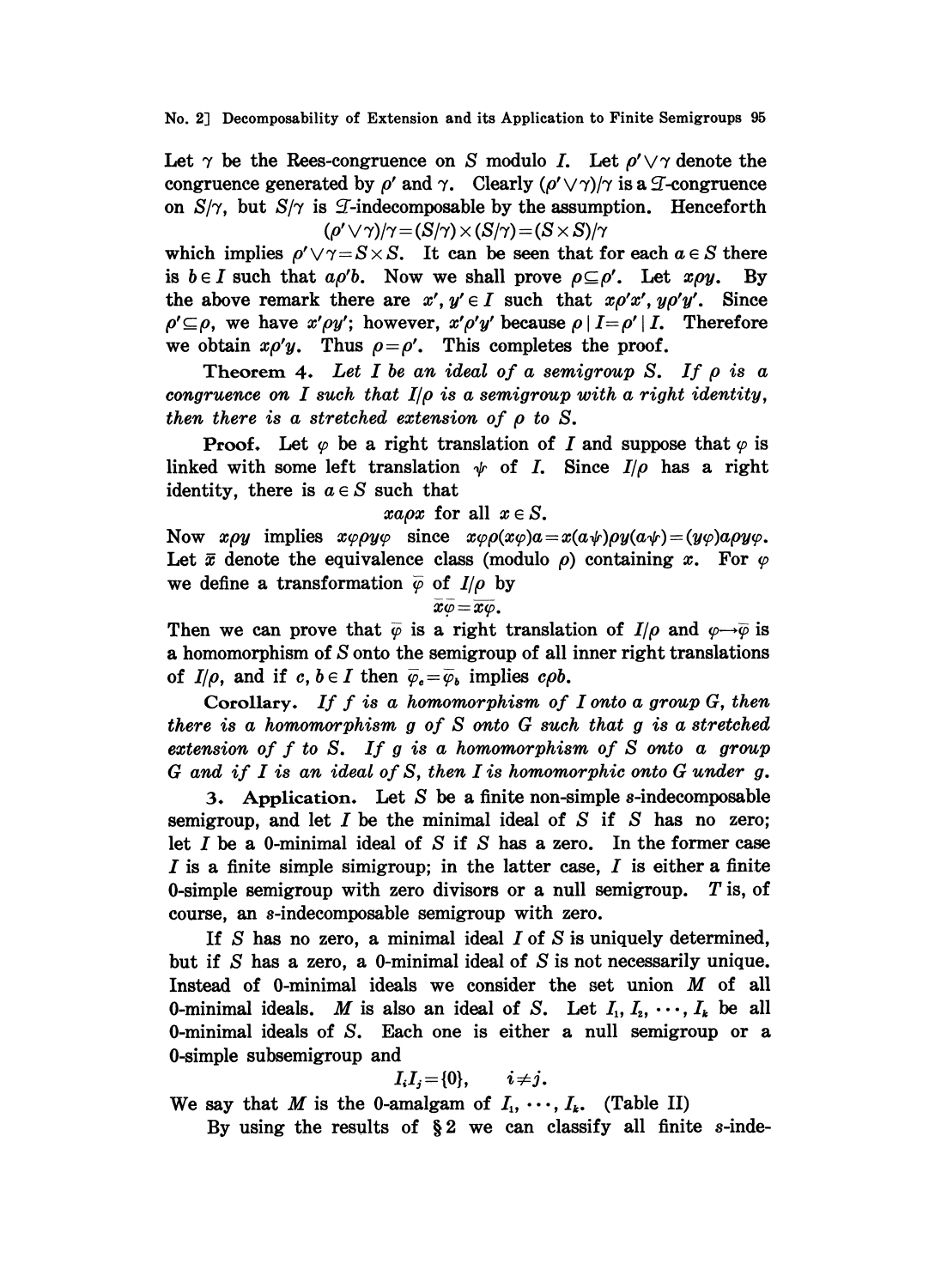composable semigroups with proper ideals into 16 classes as the Tables I, II show below.

Let  $\sigma$  be the smallest c-congruence and  $\tau$  be the smallest *i*-congruence on S, namely,  $c=\{xy=yx\}$ ,  $i=\{x^2=x\}$ . A finite simple  $i$ -indecomposable semigroup is a proup. Let  $I$  be a finite simple semigroup and  $G^*$  be the structure group of I. I is c-indecomposable if and only if  $G^*$  is c-indecomposable, equivalently, the commutator subgroup  $K^*$  of  $G^*$  coincides with  $G^{*,1}$ 

| I                           | $\boldsymbol{T}$ | S                         | $S/\sigma$ | $S/\tau$ | Example<br>$\boldsymbol{I}$<br>Т | Min.<br>Order | Class<br>No. |
|-----------------------------|------------------|---------------------------|------------|----------|----------------------------------|---------------|--------------|
| c-ind                       | $c$ -ind         | c-ind<br><i>i</i> -ind    |            |          | $C_{5}$<br>$A_{5}$               | 64            | 1.1          |
| group                       | c-dec            | c-dec<br><i>i</i> -ind    | nil        |          | $N_2$<br>$A_{5}$                 | 61            | 1.2          |
| c-ind<br>$i$ -dec<br>simple | $c$ -ind         | c-ind<br>$i$ -dec         |            | rect     | $A_5\times R_2$ $C_5$            | 124           | 1.3          |
|                             | c-dec            | c-dec<br>$i$ -dec         | nil        | rect     | $A_5\times R_2$ $N_2$            | 121           | 1.4          |
| c-dec                       | $c$ -ind         | $c$ -dec<br><i>i</i> -ind | group      |          | G <sub>2</sub><br>$C_{5}$        | 6             | 1.5          |
| group                       | c-dec            | c-dec<br><i>i</i> -ind    | u.g.       |          | G <sub>2</sub><br>$N_2$          | 3             | 1.6          |
| c-dec<br>$i$ -dec<br>simple | c-ind            | c-dec<br><i>i</i> -dec    | group      | rect     | $G_2\times R_2$ $C_5$            | 8             | 1.7          |
|                             | c-dec            | c-dec<br><i>i</i> -dec    | u.g.       | rect     | $G_2\times R_2N_2$               | 5             | 1.8          |

Table I. Non-simple s-Indecomposable Semigroups Without Zero

Table II. Non O-simple s-Indecomposable Semigroups With Zero

| M                                 | $\boldsymbol{T}$ | S        | $S/\sigma$ | Example<br>Т<br>M              |             | Min.<br>Order    | Class<br>No. |
|-----------------------------------|------------------|----------|------------|--------------------------------|-------------|------------------|--------------|
| 0-amalagam of                     | $c$ -ind         | $c$ -ind |            | $C_{5}$                        | $C_{5}$     | 9                | 2.1          |
| 0-simple semigroups               | $c$ -dec         | $c$ -dec | nil        | C.                             | $N_{2}$     | 6                | 2.2          |
|                                   | c-ind            | $c$ -ind |            | $N_{3}$                        | $C_{5}$     | 7                | 2.3          |
| Null                              |                  | $c$ -dec | nil        | $N_{3}$                        | $C_{5}$     | 7                | 2.4          |
|                                   | $c$ -dec         | c-dec    | nil        | $N_{2}$                        | $N_2$       | $\boldsymbol{2}$ | 2.5          |
|                                   |                  | $c$ -ind |            | $N_3 \wedge C_5$               | $C_{5}$     | 11               | 2.6          |
| 0-amalgam of<br>0-simple and Null | $c$ -ind         | c-dec    | nil        | $N_{\rm s}$ $\sim$ $C_{\rm s}$ | $C_{\rm s}$ | 11               | 2.7          |
| semigroups                        | $c$ -dec         | c-dec    | nil        | $N_2 \triangle C_5$            | $N_{2}$     | 7                | 2.8          |

<sup>1)</sup> T. Tamura: Note on finite simple c-ndecomposable semigroups. Proc. Japan Acad., 35, 13-15 (1959).